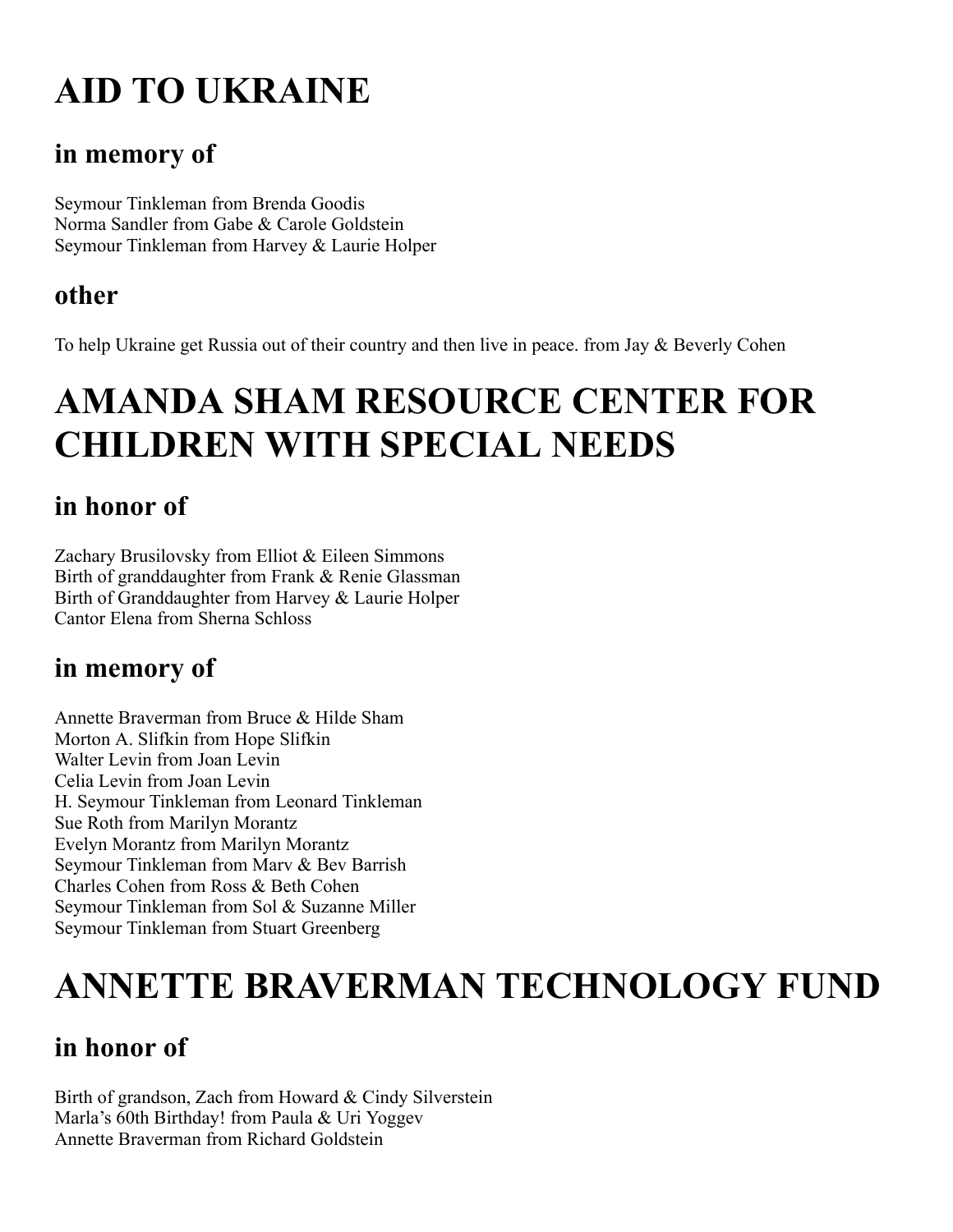#### **in memory of**

Annette Braverman from Arnie & Barbara Lincow Annette Braverman from Arthur & Neile Davis Annette Braverman from Barbara Steddy Annette Braverman from Barry & Carol Stein Annette Braverman from Barry & Jill Warhoftig Annette Braverman from Barry Tinkleman & Harriet Gomon Annette Braverman from Beth Sendzia Annette Braverman from Beth Whitehouse Seymour Tinkleman from Betty Eisenberg Annette Braverman from Bob & Julie Tornberg Annette Braverman from Bob & Ronnie Somers Annette Braverman from Bobbie Young Annette Braverman from Brenda Goodis Annette Braverman from Carl & Mindy Silver Annette Braverman from Carly Griffin Annette Braverman from Charles & Sharon Whitney Annette Braverman from Charles & Sharon Whitney Annette Braverman from Charlotte Klavonski Harold & Becky Cragle from Charlotte Klavonski Annette Braverman from Elaine Shubin Annette Braverman from Ellen La Starza Annette Braverman from Elliot & Eileen Simmons Annette Braverman from Evan & Debbie Finkelstein Annette Braverman from Evelyn Fair Annette Braverman from Frank & Renie Glassman Annette Braverman from Fred & Julie Goldstein "Aunt" Annette Braverman from Fred Adler Annette Braverman from Gail Arnopol Annette Braverman from Gary Kimmel Annette Braverman from Gregory Cianfarani Annette Braverman from Harvey & Laurie Holper Norman P. Rosenthal from Howard & Cindy Silverstein Annette Braverman from Howard & Cindy Silverstein Annette Braverman from Irene Finkelstein Annette Braverman from Jedd & Ellen Stillman Annette Braverman from Jeff & Jamie Lincow Annette Braverman from Jennifer Burke Annette Braverman from Jeremy & Lauren Molish Annette Braverman from Jessica Pileggi Annette Braverman from Jim & Renee Carl Annette Braverman from Jimmy & Karen Kantor Annette Braverman from Joe & Barbara Rosenfeld Seymour Tinkleman from Joe & Barbara Rosenfeld Annette Braverman from Joel & Toby Shpigel Annette Braverman from Joyce Essl Seymour Tinkleman from Lance & Leslie Kraemer Annette Braverman from Lance & Leslie Kraemer Annette Braverman from Lauren Bernick Annette Braverman from Lea Garrard Annette Braverman from Lew & Sue Fleishman Annette Braverman from Linda & John Kline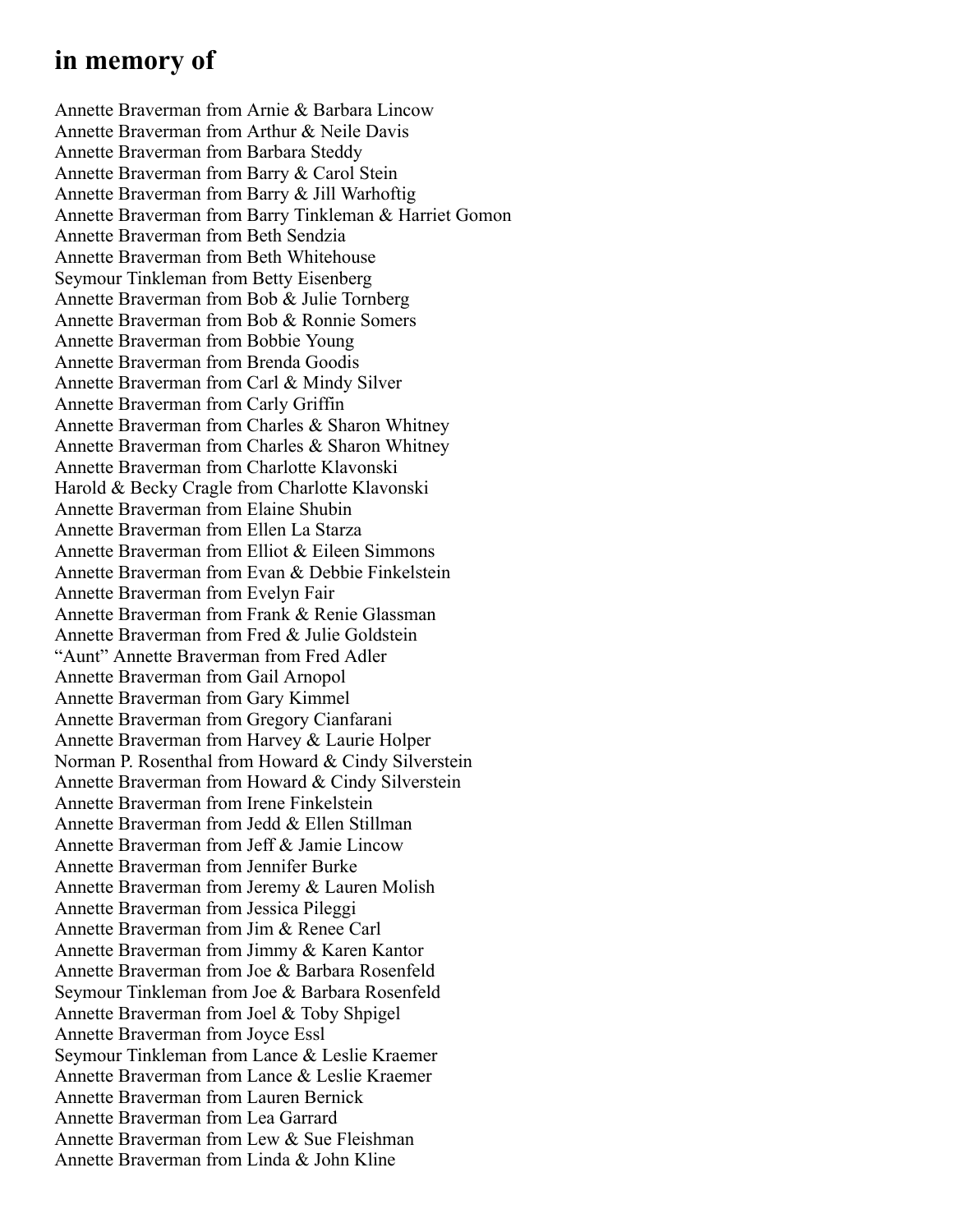Seymour Tinkleman from Linda Fader Seymour Tinkleman from Linda Pressman Annette Braverman from Linda Pressman Seymour Tinkleman from Lois Laman Annette Braverman from Marci Knapp Annette Braverman from Mark & Lynn Samson Annette Braverman from Mark & Rita Kenney Annette Braverman from Marshall & Helene Sterling Annette Braverman from Marty & Honey Cohen Annette Braverman from Marv & Bev Barrish Annette Braverman from Michael Goldstein & Gail Sonnenschein Annette Braverman from Mike & Claire Krassenstein Annette Braverman from Murray & Judith Cohen Annette Braverman from Murray & Judith Cohen Seymour Tinkleman from Paul & Linda Katz Annette Braverman from Paul & Linda Katz Annette Braverman from Richard Wright & Ellen Levin Annette Braverman from Robert & Susannah Matthews Annette Braverman from Robert Brill Annette Braverman from Ronald & Karen Feldman Annette Braverman from Sandra Fryer Seymour Tinkleman from Sandra Fryer Annette Braverman from Semo & Nicholas Tsoflias Annette Braverman from Sheldon Wolff & Sandi Cohen Seymour Tinkleman from Shelley Trachtenberg Seymour Tinkleman from Steve & Claire Green Annette Braverman from Steve & Claire Green Annette Braverman from Steve & Nancy Chesin Seymour Tinkleman from Steve & Nancy Chesin Annette Braverman from Stuart & Ellen Coren Annette Braverman from Stuart Greenberg Annette Braverman from Susanrae Harrison Annette Braverman from Tobie Schupack Annette Braverman from Vicki Ruiz Annette Braverman from Wendy R Lerner Lobron Annette Braverman from William & Linda Klavonski

## **COVID 19 RELIEF FUND (SHARING IS CARING)**

#### **in memory of**

Gertrude Gilman from Barry & Linda Weinstein Lewis Feld from Linda Rose Leonard Muchnick from Linda Rose

## **DISCRETIONARY FUND - CANTOR ELENA ZARKH**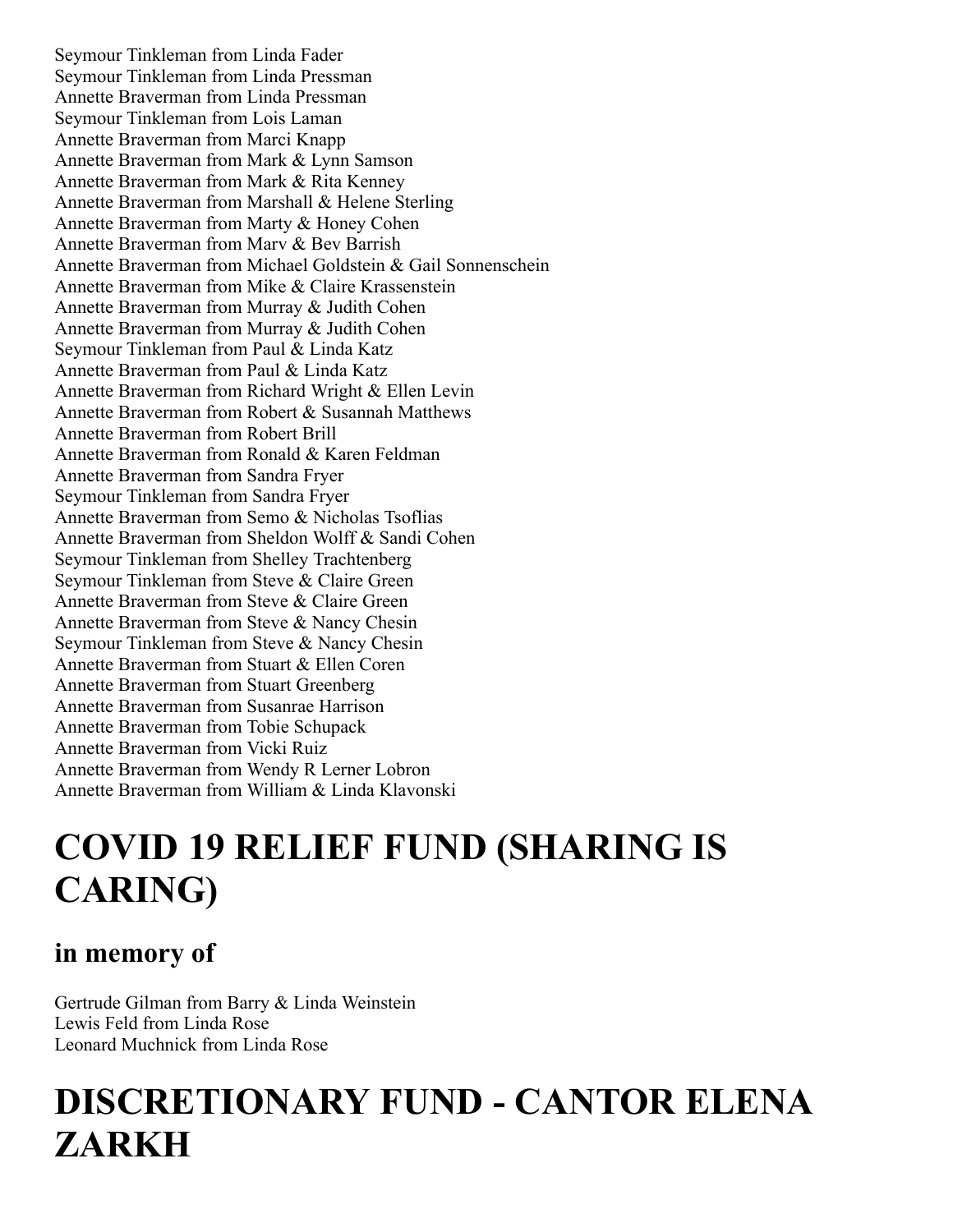## **in honor of**

Cantor Zarkh from Arnie & Barbara Lincow Cantor Zarkh from Betty Eisenberg Cantor Zarkh from Don & Marilyn Webster Cantor Zarkh from Elin Bierly Cantor Elena Zarkh from Elliot & Eileen Simmons Cantor Zarkh from Ellis & Suzanne Rubin Cantor Zarkh from Evelyn Fair Cantor Zarkh from Frank & Renie Glassman Cantor Elena Zarkh from Jeff & Cindy Band Cantor Elena Zarkh from Jerry & Gail Raznov Cantor Zarkh from Larry & Lynnda Targan Cantor Zarkh from Mindy & Mitch Ripkin Cantor Zarkh from Murray & Judith Cohen Cantor Zarkh from Steve & Claire Green Renie Glassman from Steve & Claire Green Robin Green from Steve & Claire Green

#### **in memory of**

H. Seymour Tinkleman from Barry Tinkleman & Harriet Gomon Ruth Berman from Bob & Geri Rosenberg Leah Kohl from Bob & Ronnie Somers H. Seymour Tinkleman from Leonard Tinkleman

# **DISCRETIONARY FUND - RABBI ROBERT LEIB**

## **in honor of**

Amanda Myers' Bat Mitzvah from Fred & Julie Goldstein Zachary Brusilovsky from Lance & Leslie Kraemer Reba Pollock from Lou & Lynda Miller

#### **in memory of**

Seymour Tinkleman from Alan & Phyllis Daniels Sara Kate Burke from Arthur & Neile Davis Bernice Lawrence from Arthur & Neile Davis Jennifer Russell from Barry & Linda Weinstein H. Seymour Tinkleman from Barry Tinkleman & Harriet Gomon Larry Hoffman from Bernie & Barbara Hoffman beloved Aunt of Rabbi Robert Leib from Betty Eisenberg Seymour Tinkleman from Bill Patent & Jane Hurwitz Thelma Auerbach from Bob & Brenda Auerbach Theodore Rosenberg from Bob & Geri Rosenberg Seymour Tinkleman from Bruce & Hilde Sham Hyman Grabelsky from Dennis & Phyliss Guralnick Bryna Wishner from Dennis & Phyliss Guralnick Beloved Mother, Mother-in-law and Grandmother from Dennis & Phyliss Guralnick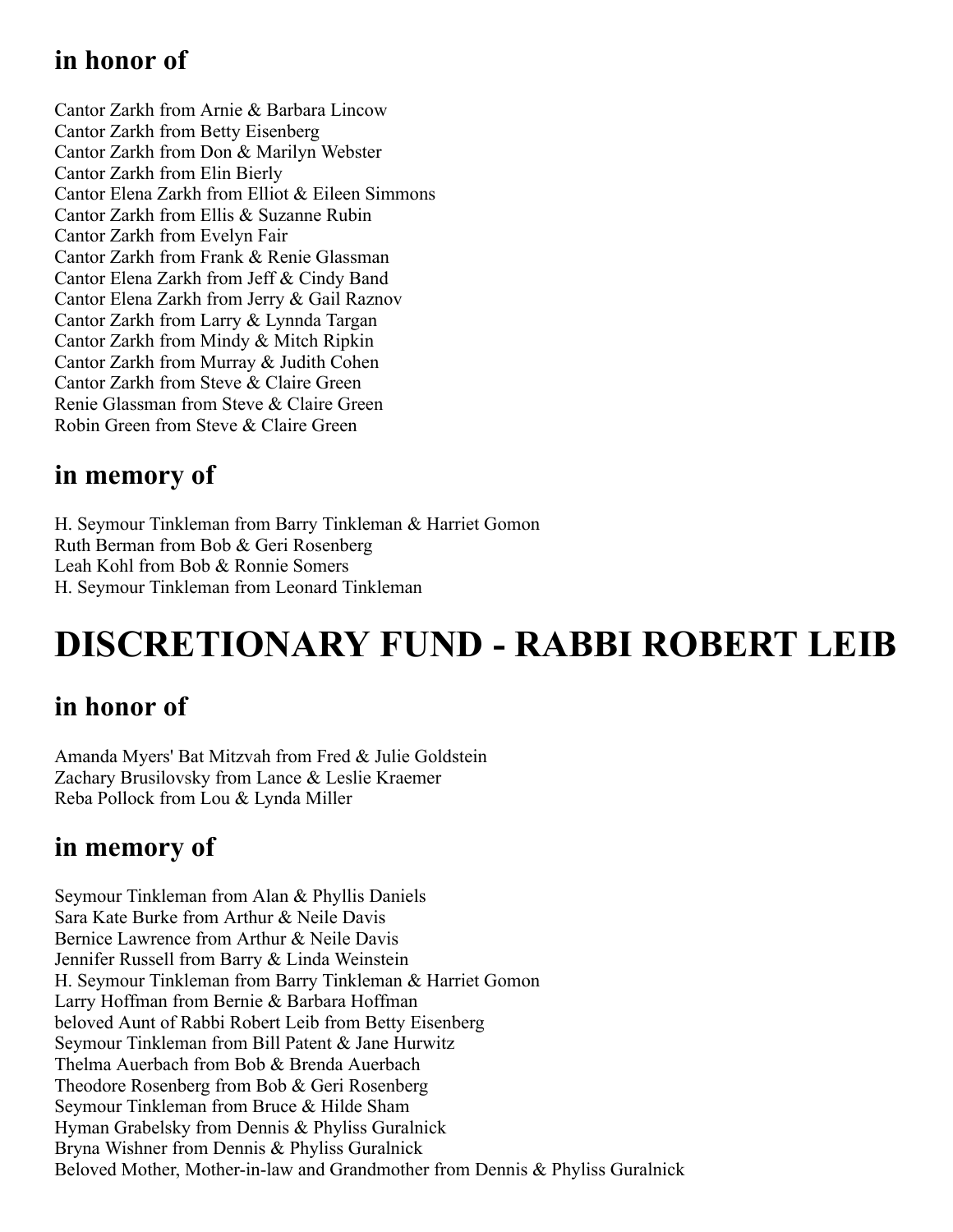Lillian Eisenberg from Efrem & Ronni Robinson Joy David Robinson from Efrem & Ronni Robinson Anna Balno from Florence Ginsburg Jennifer Russell from Frank & Renie Glassman Seymour Tinkleman from Gail Arnopol Israel Cohen from Gail Arnopol Seymour Tinkleman from Gary Kimmel Charles Ellman from Gloria Ellman Charles Ellman from Gloria Ellman Harry Widawski from Jay & Andee Polakoff Selma Cohen from Jay & Beverly Cohen Seymour Tinkleman from Jedd & Ellen Stillman Seymour Tinkleman from Joyce Essl Leonard Tishgart from Judith Tishgart Edith Targan Victor from Larry & Lynnda Targan H. Seymour Tinkleman from Leonard Tinkleman Seymour Tinkleman from Lew & Sue Fleishman Seymour Tinkleman from Linda Kaplan Debra Eisner from Lou Gettes & Wendy Stahler Seymour Tinkleman from Marty & Honey Cohen Seymour Tinkleman from Ralph & Fran Franklin Gertrude Silikovitz from Robert Silikovitz Jane Surrey from Saul & Bonnie Surrey Kate Brecher from Stan & Sheila Brecher Edward Brecher from Stan & Sheila Brecher Janet Levy from Stanton Oliver & Vickie Richman

## **DISCRETIONARY FUND - RABBI SHOSHANAH TORNBERG**

### **in honor of**

Wendy Stahler's wonderful cooking program from OYRT BETH AM SISTERHOOD Zachary Brusilovsky from Sandra Fryer

## **in memory of**

H. Seymour Tinkleman from Barry Tinkleman & Harriet Gomon Frank Kazarnowicz from Gail Tomasco Larry Fryer from Irving & Rosanna Moses Sara Sadie Moses from Irving & Rosanna Moses H. Seymour Tinkleman from Leonard Tinkleman Seymour Tinkleman from Robert Silikovitz

# **DON DAFILOU FUND**

**in honor of**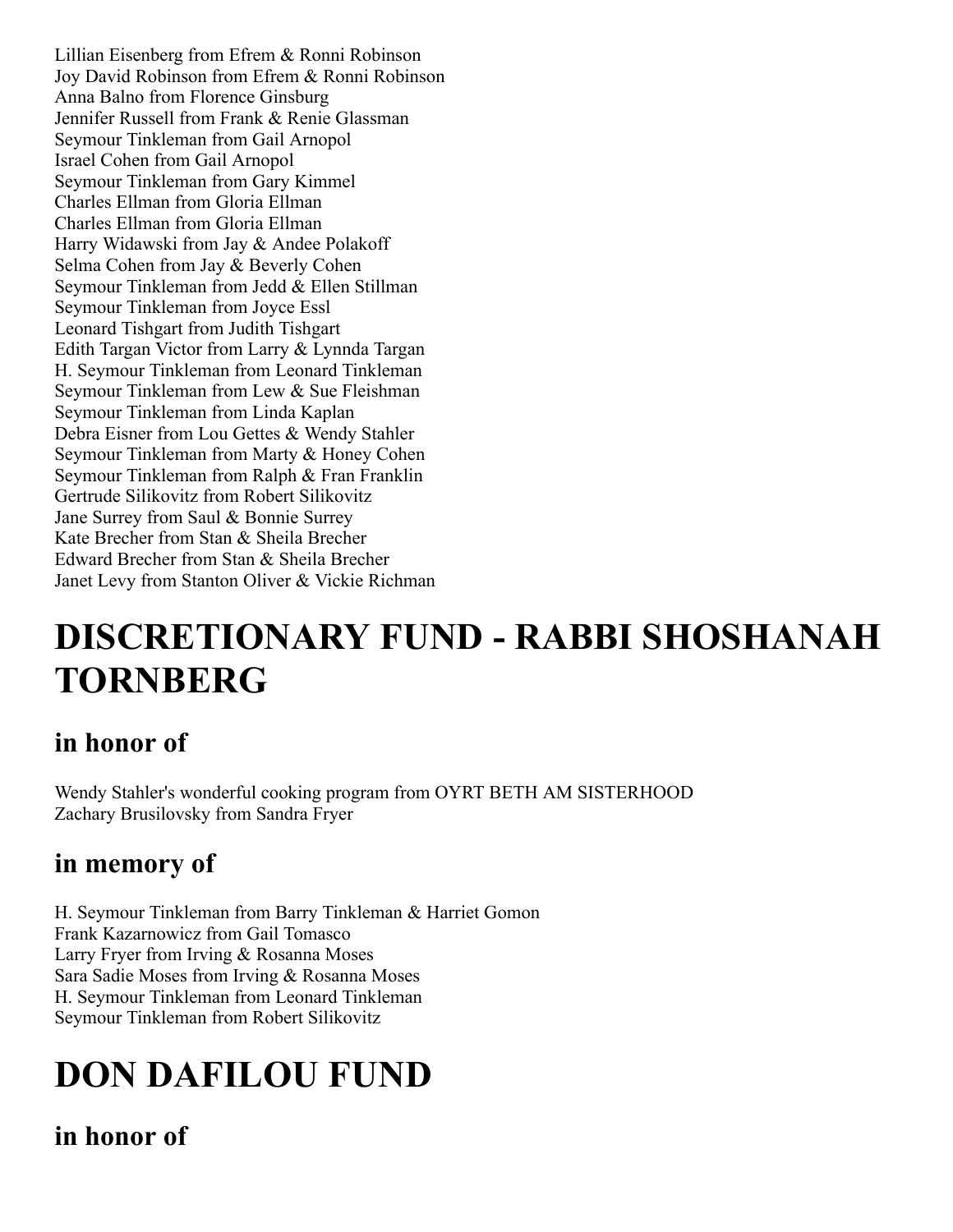Honey and Marty Cohen from Alan & Lois Meyers

### **in memory of**

Seymour Tinkleman from George & Elizabeth Fish Seymour Tinkleman from Josh & Emilie Posnan Seymour Tinkleman from Kathleen Roberts

# **GARDEN / FLORAL FUND**

#### **in memory of**

Pat Ginsburg from Ralph & Fran Franklin Jean Silberstein from Zelda Silberstein

# **JACKIE CHEIFETZ "CHESED" FUND**

### **in honor of**

Appreciation for a million reasons from Frank & Renie Glassman Appreciation and friendship from Frank & Renie Glassman Appreciation and friendship from Frank & Renie Glassman Appreciation and friendship from Frank & Renie Glassman Appreciation and friendship from Frank & Renie Glassman Appreciation and friendship from Frank & Renie Glassman Sadie Mae from Frank & Renie Glassman Appreciation and friendship from Frank & Renie Glassman

#### **in memory of**

Ann Salosky from Evelyn Fair Cynthia Balev from Gerry & Ellie Sapers Michael Clark from Gerry & Ellie Sapers Seymour Tinkleman from Jim & Renee Carl Anna Sigman from Joel & Toby Shpigel

# **JULIA NICOLE MARDER CAMP FUND**

## **in memory of**

Kalman Mink from Barry & Lauren Abrams Joseph Goldman from Britt & Shawn Goldman Seymour Tinkleman from Irving & Shelley Chasen Seymour Tinkleman from Jimmy & Karen Kantor Seymour Tinkleman from Marc & Suzanne Tepper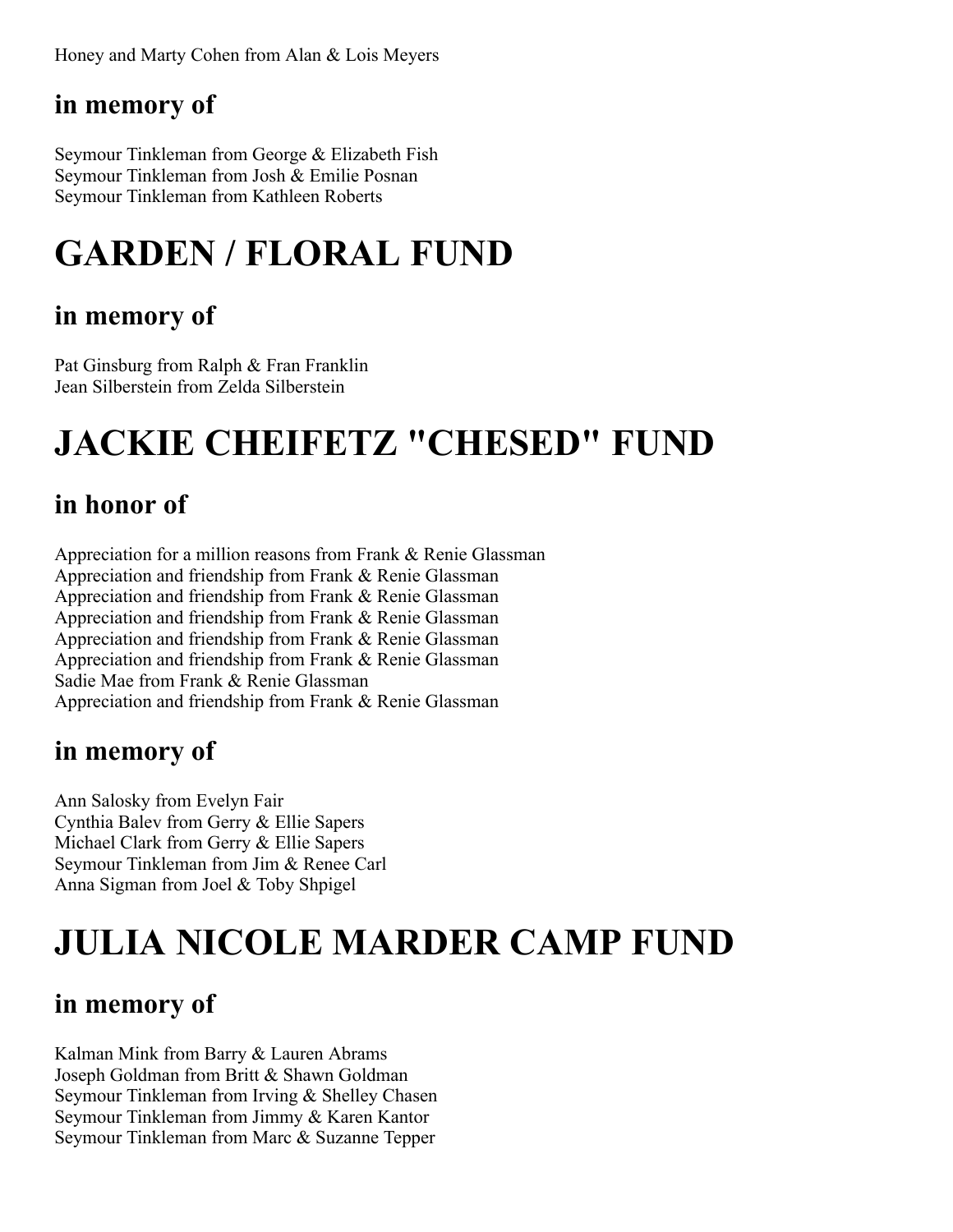## **LINCOW INSTITUTE ADULT EDUCATION FUND**

## **in memory of**

Sylvia Press from Arnie & Barbara Lincow Jon Uram from Arnie & Barbara Lincow Seymour Tinkleman from Arnie & Barbara Lincow Seymour Tinkleman from Arthur & Neile Davis Aaron Kosmin from Dana Jacobs-Kosmin Max Wagman from Flo Blaker Esther Braunstein from Howard & Cindy Silverstein

## **MUSIC FUND**

## **in honor of**

Cantor Elena Zarkh from Barry & Linda Weinstein Cantor Zarkh from Bruce & Mona Klugman Cantor Zarkh from OYRT BETH AM SISTERHOOD Cantor Zarkh from Sandie Buller Cantor Zarkh from Shirley Kahn

## **in memory of**

Seymour Tinkleman from Evan & Debbie Finkelstein Marlyn Cahan from Ralph & Rae Waldman Seymour Tinkleman from Robin Green

## **ONEG SHABBAT FUND 2022**

## **in memory of**

Seymour Tinkleman from Tobie Schupack

## **OSTROFF SCHOLARSHIP FUND**

## **in memory of**

Lois Schwalb from Jerry & Gail Raznov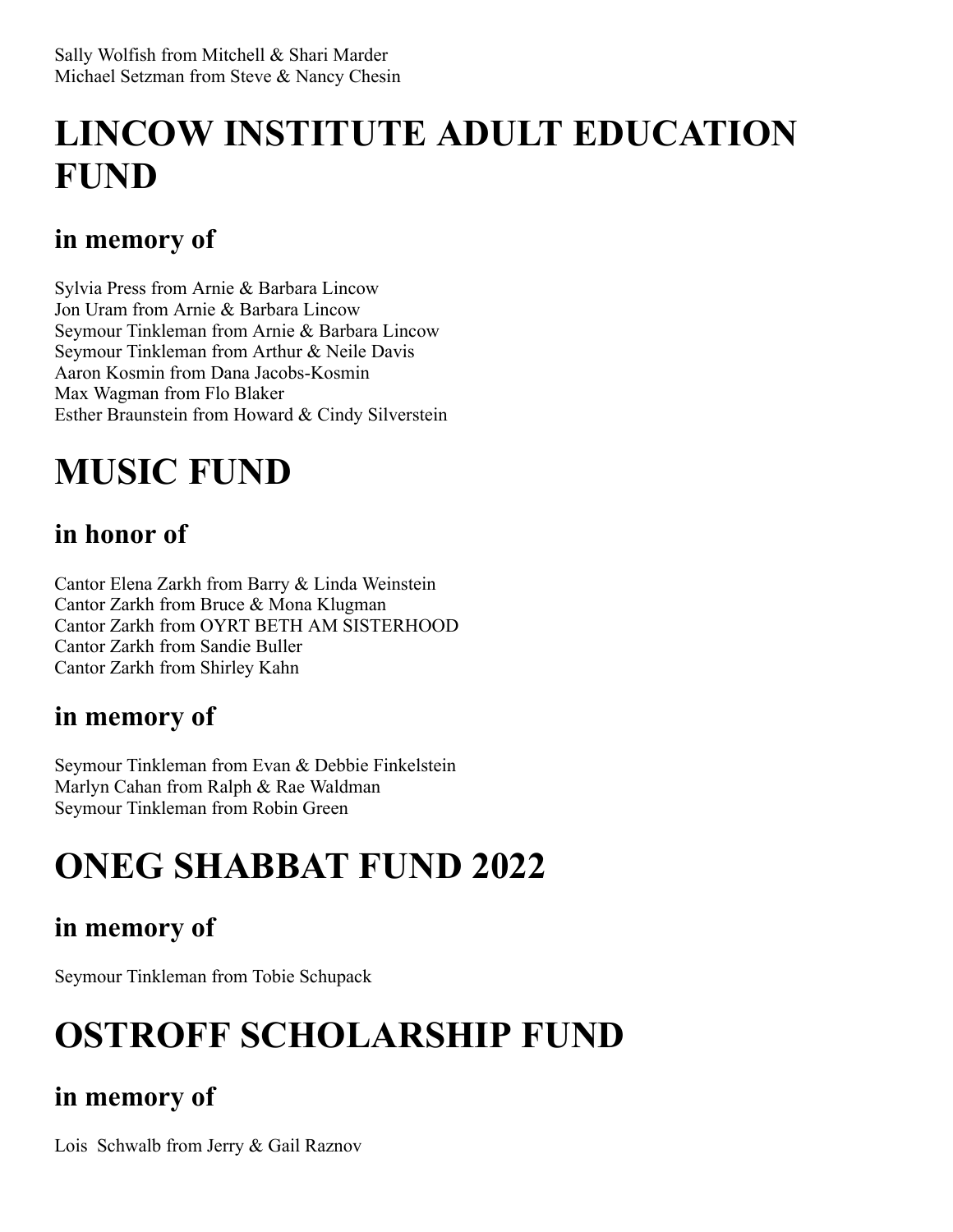## **SCHOOL OF EARLY LEARNING FUND IN CONNECTION WITH THE JOYCE E SHOTZ MEMORIAL FUND**

## **in honor of**

Sherrie Turetsky from Frank & Renie Glassman

### **in memory of**

Norman Greenberg from Marvin & Sheila Greenberg

# **TORAH/TORAH STUDY FUND**

## **in honor of**

Zachary's Bar Mitzvah from Sheldon Wolff & Sandi Cohen

### **in memory of**

Seymour Tinkleman from Barry & Carol Stein Seymour Tinkleman from Bob & Julie Tornberg Seymour Tinkleman from Don & Marilyn Webster Seymour Tinkleman from Evelyn Fair Seymour Tinkleman from Frank & Renie Glassman H. Seymour Tinkleman from Helaine & John Cetorelli Seymour Tinkleman from Howard & Cindy Silverstein Seymour Tinkleman from Irene Finkelstein Seymour Tinkleman from Marshall & Helene Sterling Seymour Tinkleman from Mike & Claire Krassenstein David Stein from Mike & Claire Krassenstein Seymour Tinkleman from Robert Klasky & Cheryl Haines Seymour Tinkleman from Sheldon Wolff & Sandi Cohen Abraham Chesin & Phyllis Chesin from Steve & Nancy Chesin H. Seymour Tinkleman from Susanrae Harrison

## **YAHRZEIT PRAYER DEDICATION - \$36**

### **in memory of**

Selma Goodstein from Arthur Rosenblatt & Sandra Goodstein David Stein from Arthur Rosenblatt & Sandra Goodstein Selma Loss from Barry Loss Seymour Tinkleman from Cindy Garber